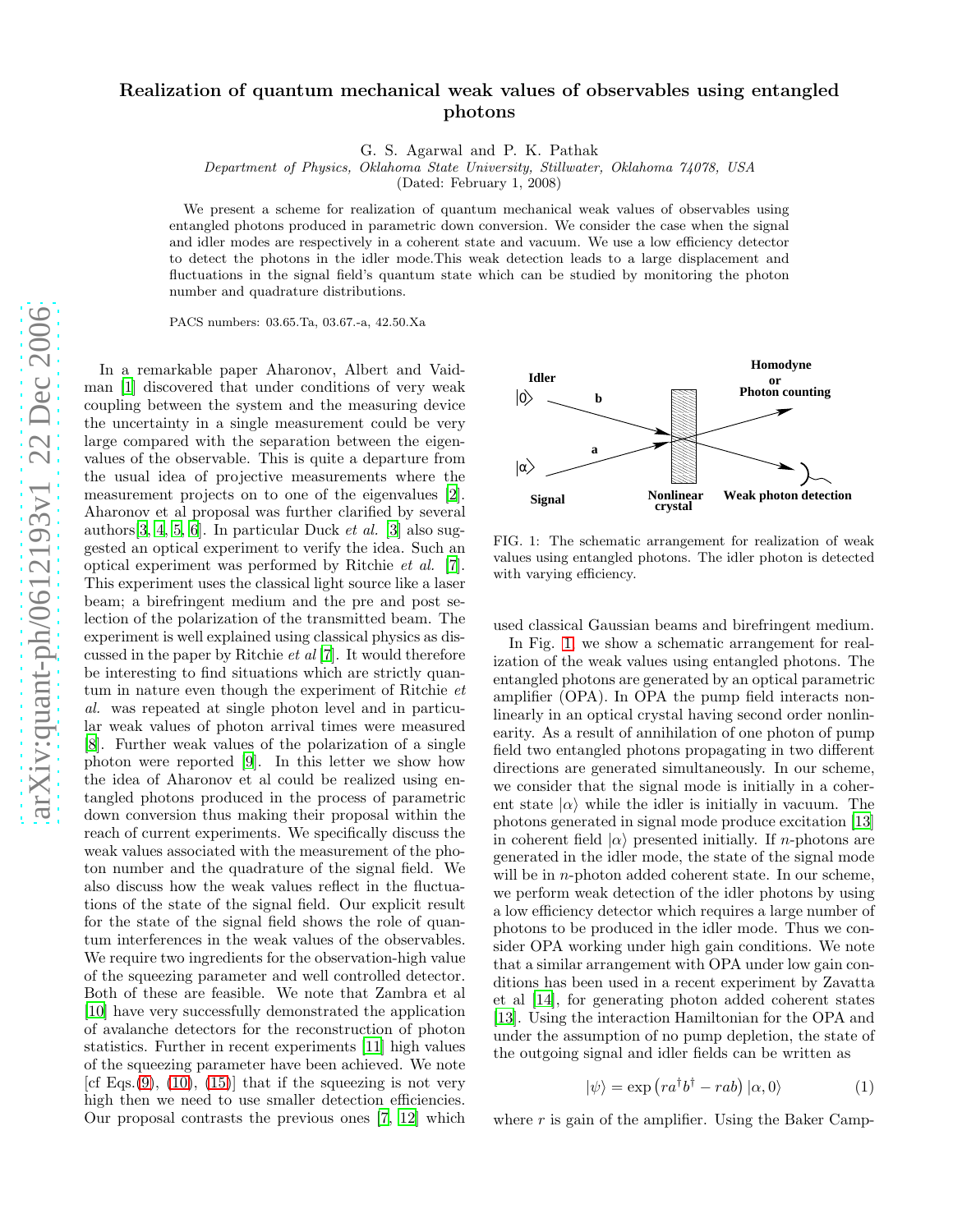bell Hausdorff identity, the Eqn [\(1\)](#page-0-1) simplifies to

<span id="page-1-2"></span>
$$
|\psi\rangle = \exp\left(\tanh r a^{\dagger} b^{\dagger}\right) \exp\left[-\ln \cosh r (a^{\dagger} a + b^{\dagger} b + 1)\right]
$$
  
 
$$
\times \exp\left(-\tanh r a b\right) |\alpha, 0\rangle
$$
  

$$
= \frac{e^{-\frac{1}{2}|\alpha|^2 \tanh^2 r}}{\cosh r} \exp\left(\tanh r a^{\dagger} b^{\dagger}\right) |\alpha', 0\rangle \tag{2}
$$

 $\mathbf{r}$ 

where  $\alpha' = \alpha / \cosh r$ . The Eq [\(2\)](#page-1-2) shows how the OPA generates correlated pair of photons one in signal mode and one in idler mode simultaneously. According to the von Neumann postulate the measurement of the state of the idler mode in *n*-photon Fock state  $|n\rangle$  would project the state of the signal mode in  $n$ -photon added coherent state  $a^{\dagger n}|\alpha\rangle$ . However we now follow the idea of Aharonov et al on weak measurements. We measure idler field weakly, i.e. the measurement does not make the idler field to collapse in a single Fock state, with definite number of photons, but a probabilistic mixture of various Fock states of different number of photons. The weak detection is performed by a low efficiency detector [\[15\]](#page-4-0). Clearly, the weak measurement of the idler field will project the signal field in a superposition of various photon added coherent states[\[13\]](#page-3-12). We would now show how the weak detection of idler photons leads to unexpectedly large values of signal field. The density matrix for signal-idler fields is

<span id="page-1-3"></span>
$$
\rho = |\psi\rangle\langle\psi|,\tag{3}
$$

where  $|\psi\rangle$  is given by Eq.[\(2\)](#page-1-2). We detect idler field in the *n*-photon Fock state  $|n\rangle$  by using a detector of quantum efficiency  $\eta$ . The projected state of the signal field is

<span id="page-1-4"></span>
$$
\rho_n^{(s)} = A \sum_{m=n}^{\infty} {m \choose n} \eta^n (1-\eta)^{n-m} \langle m|\rho|m\rangle, \qquad (4)
$$

where  $A$  is normalization constant. Using [\(3\)](#page-1-3) and [\(2\)](#page-1-2), Eq [\(4\)](#page-1-4) takes the form

<span id="page-1-5"></span>
$$
\rho_n^{(s)} = N \sum_{m=n}^{\infty} {m \choose n} \eta^n (1-\eta)^{n-m} \frac{\tanh^{2m} r}{m!} a^{\dagger m} |\alpha'\rangle \langle \alpha'| a^m,
$$
\n(5)

where  $N$  is new normalization constant and the constant term  $e^{-|\alpha|^2 \tanh^2 r} / \cosh^2 r$  has been absorbed in N. From  $Eq(5)$ , it is clear that because of non-unity quantum efficiency of the detector, the measurement of the idler field can not project the signal field in one of its eigenstate. The projected state of the signal field is a superposition of various eigenstates. Further, for smaller values of  $\eta$  and larger values of OPA gain parameter  $r$ , many eigenstates in the superposition contributes significantly.

It should be noted here, that in our scheme we do not perform measurement on a two state system as discussed by Aharonov et al [\[1\]](#page-3-0) in their original proposal. We perform measurement on an infinite dimensional system. Here we are particularly interested in detecting the idler field in vacuum state. Note that the detection of idler in vacuum state for a range of values of the efficiency is enough to reconstruct the full idler field [\[10\]](#page-3-9).



<span id="page-1-8"></span>FIG. 2: (Color online) The quadrature distribution of signal field after measuring idler photons in vacuum state by using detector of efficiency  $\eta$ .

From Eq.[\(5\)](#page-1-5), the weak measurement of the idler field in the state  $|0\rangle$ , projects the signal field in the state

<span id="page-1-6"></span>
$$
\rho_0^{(s)} = N \sum_{m=0}^{\infty} (1 - \eta)^m \frac{\tanh^{2m} r}{m!} a^{\dagger m} |\alpha'\rangle \langle \alpha'| a^m. \tag{6}
$$

The above conditional state of the signal field can be measured either through the photon number distribution or via the quadrature distribution.We next calculate these and show how the weak values get reflected in such distributions.

The quadrature distribution of the projected signal field [\(6\)](#page-1-6), when idler field is detected in the vacuum state by using detector of quantum efficiency  $\eta$ , is given by

$$
P_0(x) = N \sum_{m=0}^{\infty} (1 - \eta)^m \frac{\tanh^{2m} r}{m!} \langle x | a^{\dagger m} | \alpha' \rangle \langle \alpha' | a^m | x \rangle,
$$
\n(7)

where  $|x\rangle$  is eigenstate in the quadrature space. A long calculation leads to the following compact expression for the quadrature distribution of the signal field

<span id="page-1-7"></span>
$$
P_0(x) = \sqrt{\frac{1-\epsilon}{\pi(1+\epsilon)}} \exp\left[-\frac{1-\epsilon}{1+\epsilon}\left(x - \frac{\sqrt{2}\alpha'}{1-\epsilon}\right)\right]
$$
 (8)

where  $\epsilon = (1 - \eta) \tanh^2 r$ . From Eq [\(8\)](#page-1-7), it is clear that the projected state of the signal field [\(6\)](#page-1-6) has Gaussian quadrature distribution. The peak of the distribution appears at

<span id="page-1-0"></span>
$$
x = \sqrt{2}\alpha'/(1 - \epsilon),\tag{9}
$$

and the width of the distribution  $\delta x$  is given by

<span id="page-1-1"></span>
$$
2(\delta x)^2 = \frac{1+\epsilon}{1-\epsilon}.\tag{10}
$$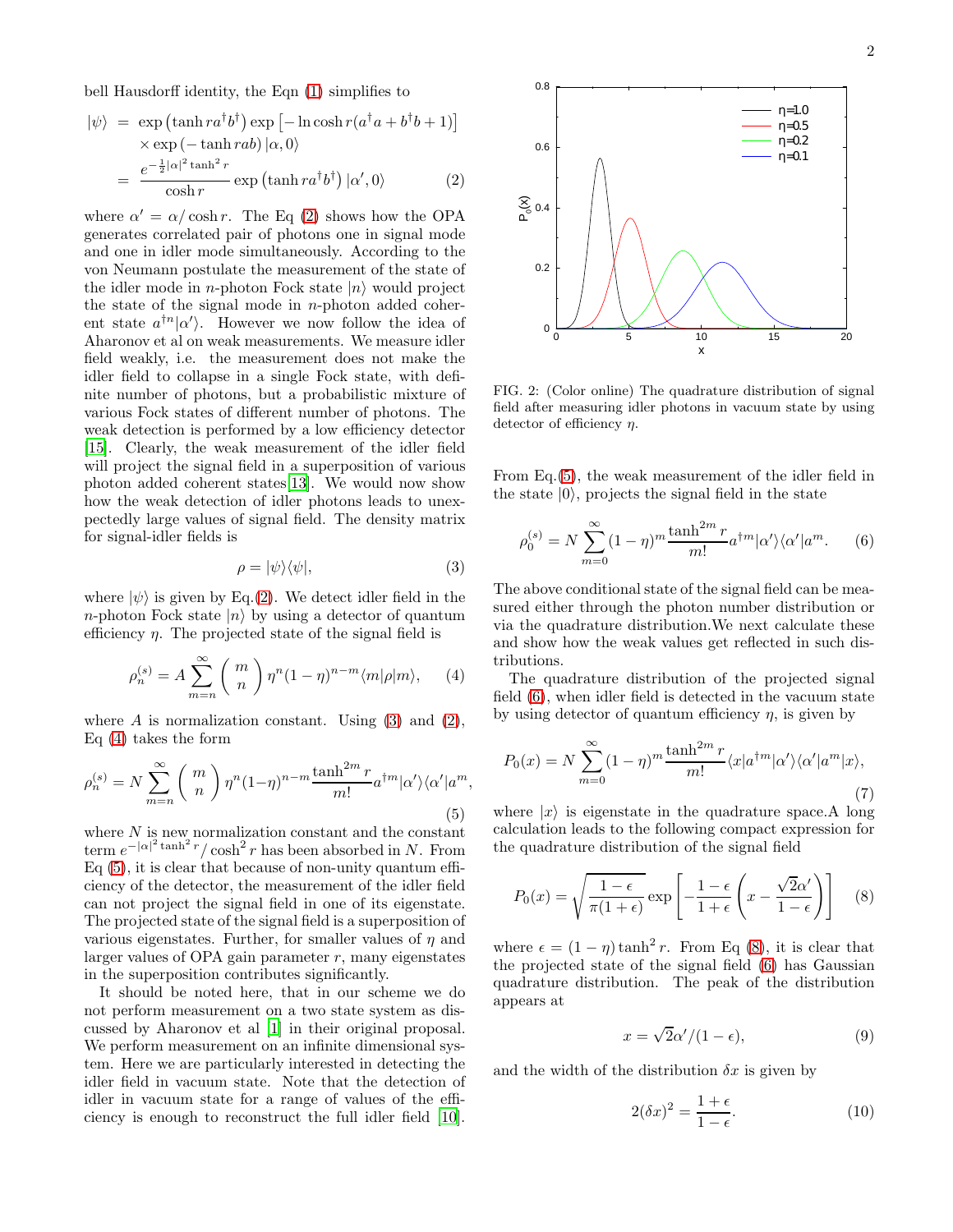It is clear from Eq  $(9)$  and Eq  $(10)$  that for low efficiency detector  $(\eta \ll 1)$  and high gain OPA  $(r > 1)$ , as the value of  $\epsilon$  tends towards 1, the peak in the quadrature distribution occurs for exceptionally large values of x. Further, the width of the distribution also becomes very large for these values of the parameters.Interestingly enough in our model the width of the distribution also depends on the weakness of the measurement.

In Fig. 2, we show the quadrature distributions of the projected states of the signal field after detecting the idler field in vacuum state. For 100% detection efficiency the maxima in the quadrature distributions occurs at  $x \approx 3$  corresponding to the value  $x = \sqrt{2}\alpha'$ , where  $\alpha' = \alpha / \cosh r$  and  $\alpha = 5$  and  $r = 1.5$ . We find that for lower detection efficiency the maxima in the quadrature distribution shifts to the exceptionally larger values of x. For  $\eta = 0.1$  the maxima in x-quadrature appears around  $x \approx 12$ . Further, the spread in the distribution becomes very large for such smaller values of  $\eta$ . This is a remarkable realization of the idea of Aharonov et al using entangled photons.

In order to understand the exact nature of the weak values we look at  $Eq(6)$  $Eq(6)$  for the projected state of the signal field. Clearly, the projected state of the signal field is superposition of photon added coherent states  $a^{\dagger m}|\alpha'\rangle$ generated by successive addition of the photons in the signal mode. The amplitude of the  $m$ -th term in Eq[\(6\)](#page-1-6) is proportional to  $\epsilon^m/m!$ , where  $\epsilon = (1 - \eta) \tanh^2 r$ . For  $\eta = 0.1$  and  $r = 1.5$ , as the value of  $\epsilon$  is 0.74, the amplitude of the fifth term is of the order of 10<sup>−</sup><sup>3</sup> . Further the higher order terms will have much smaller amplitude and can be neglected. The quadrature distribution of 5 photon added coherent state  $a^{\dagger 5}|\alpha'\rangle$  will have maxima at  $x \approx \sqrt{2} \sqrt{|\alpha'|^2 + 5}$ . Thus the highest order contributing eigen state of the signal field has maxima at  $x \approx 4.5$ . In Fig[.3](#page-2-1) the maxima in the quadrature distribution corresponding to these parameters occurs at  $x \approx 12$ , which is exceptionally large and there is no doubt that the projected values of the signal field in our scheme are weak values. The exceptional displacement in the maxima of the quadrature distribution occurs as a result of interferences between various states contributing to the projected state of the signal field. Further it should also be noted that the photon added coherent states  $a^{\dagger m}|\alpha'\rangle$ show more and more squeezing in their quadrature on increasing  $m$  [\[13\]](#page-3-12), while the projected state of the signal field exhibits broadening in the quadrature distribution. Clearly choosing smaller detection efficiencies (few %) which are definitely feasible [\[10\]](#page-3-9) would lead to larger displacement and large fluctuations.

Next we show how the weak measurements get reflected in the photon number distribution of the signal field.The photon distribution of the projected state of the signal field [\(6\)](#page-1-6) is calculated as follows

$$
P_0(n) = N \sum_{m=0}^{\infty} (1 - \eta)^m \frac{\tanh^{2m} r}{m!} \langle n | a^{\dagger m} | \alpha' \rangle \langle \alpha' | a^m | n \rangle,
$$
\n(11)



<span id="page-2-1"></span>FIG. 3: (Color online) The photon distribution of signal field after measuring idler photons by using detector of efficiency  $\eta$ . The idler field is detected in vacuum state  $|0\rangle$ 

<span id="page-2-2"></span>
$$
P_0(n) = N(1 - \eta)^n \tanh^{2n} r \times \sum_{m=0}^n \frac{n!}{m!(n-m)!^2} \left(\frac{\alpha'^2}{(1 - \eta) \tanh^2 r}\right)^{n-m}
$$
(12)

Using definition of Laguerre polynomials and evaluating the normalization constant, the Eq [\(12\)](#page-2-2) takes the form

$$
P_0(n) = (1 - \epsilon)e^{-\alpha'^2/(1 - \epsilon)} \epsilon^n L_n\left(-\frac{\alpha'^2}{\epsilon}\right) \tag{13}
$$

where  $L_n(q)$  is Laguerre polynomial of order n. The photon distributions of the projected signal state [\(6\)](#page-1-6) are shown in Fig[.3.](#page-2-1) For unity detection efficiency the field has maxima at  $n \approx 5$  corresponding to the coherent state  $|α'$ ). As the detection efficiency  $η$  decreases the peak in the distribution moves very fast towards the higher values of  $n$  and the width of the distribution also increases. As we have discussed earlier, for  $\eta = 0.1$ , only terms up to  $m = 5$  can contribute significantly in the projected signal state [\(6\)](#page-1-6). Thus the signal field contains its highest order eigenstate having maxima in the photon distribution at  $|\alpha'|^2 + 5 \approx 10$ . But the actual weak value of the maximum photon numbers in the distribution occurs at  $n \approx 70$ .

For further probing the field statistics of the projected signal states in weak measurement, we calculate the Mandel Q-parameter defined by

$$
Q = \frac{\langle n^2 \rangle - \langle n \rangle^2}{\langle n \rangle} - 1 \tag{14}
$$

where  $\langle n \rangle$  is average number of photons in the projected state of the signal field. The average number of photons for state [\(6\)](#page-1-6) is

<span id="page-2-0"></span>
$$
\langle n \rangle = \frac{\epsilon - \epsilon^2 + \alpha'^2}{(1 - \epsilon)^2} \tag{15}
$$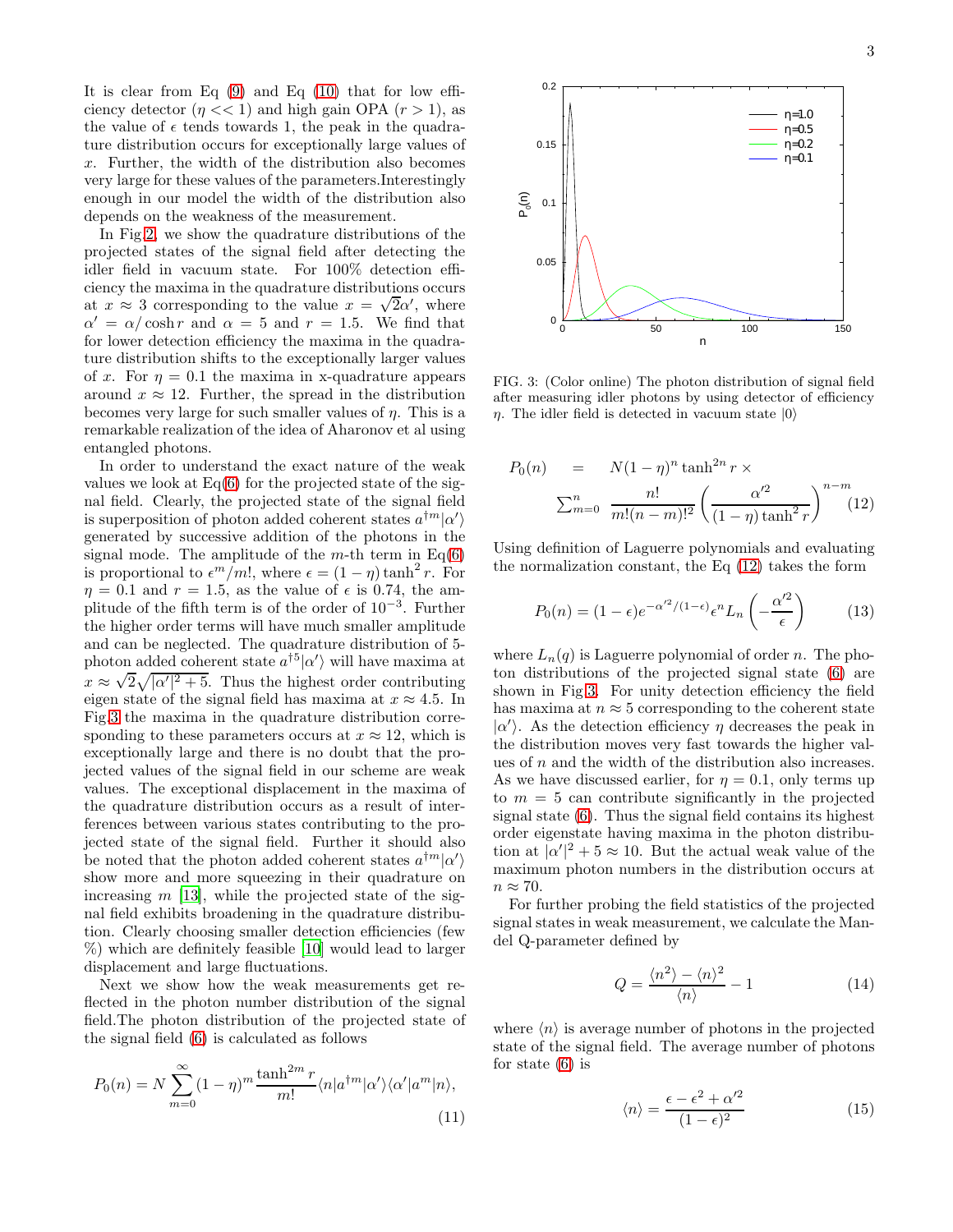

<span id="page-3-14"></span>FIG. 4: The value of Mandel's Q-parameter for the signal field after detecting idler field in vacuum state .

It is clear from Eq [\(15\)](#page-2-0) that the average number of photons becomes very large for  $\epsilon \to 1$  for smaller value of  $\eta$ . The calculated value of Mandel Q-parameter for the state [\(6\)](#page-1-6) is

$$
Q = \frac{(\epsilon - \epsilon^2 + \alpha'^2)(1 - \epsilon + \alpha'^2) - \alpha'^4}{(1 - \epsilon)^2(\epsilon - \epsilon^2 + \alpha'^2)} - 1
$$
 (16)

In Fig[.4,](#page-3-14) we plot Mandel Q-parameter for the signal state[\(6\)](#page-1-6) with respect to the efficiency of the detector used to measure the idler field. For smaller values of detection efficiency Q-parameter has large positive values and the states of the signal field follow super-Poissonian statistics. As the detector efficiency increases the value of Qparameter decreases. For the detector efficiency more than 0.9 Q-parameter for the state [\(6\)](#page-1-6) is zero which reflects that the projected state of the signal field is coherent state  $|\alpha\rangle$ .

Next we calculate the Wigner distribution of the projected states of the signal field. The Wigner distribution for the state having density matrix  $\rho$  can be obtained using coherent states from the formula

$$
W(\gamma) = \frac{2}{\pi^2} e^{2|\gamma|^2} \int \langle -\beta | \rho | \beta \rangle e^{-2(\beta \gamma^* - \beta^* \gamma)} d^2 \beta. \tag{17}
$$

For state [\(6\)](#page-1-6) the Wigner function is found to be

$$
W_0(\gamma) = \frac{2(1-\epsilon)}{\pi(1+\epsilon)} \exp\left[-\frac{2(1-\epsilon)}{1+\epsilon} \left|\gamma - \frac{\alpha'}{1-\epsilon}\right|^2\right] \quad (18)
$$

The Wigner distribution of the state [\(6\)](#page-1-6) is Gaussian whose width is greater than the width of the distribution associated with a coherent state. Hence the Glauber-Sudarshan distribution is also well defined Gaussian with a width  $\epsilon/(1-\epsilon)$  and centered at  $\alpha/(1-\epsilon)$ . The Wigner function shifts to larger values and broadens as the detection efficiency goes down.

In conclusion we have shown how one can use entangled photon pairs produced in a high gain parametric amplifier and imperfect measurements on the idler field to realize the idea of weak values of the observable at the level of quantized fields. We show how the weak measurements of the idler field produce exceptionally large changes in the quantum state of the signal field. We show large changes in both mean values of the observable as well as in the fluctuations. For illustration purpose we have chosen to detect the idler field in vacuum state.We could choose to measure the idler in some other state. This would lead to similar results. We add that detection of the idler in single photon state produces nonclassical character of the signal field.

The authors thank NSF grant no. CCF 0524673 for supporting this work. GSA also thanks Marco Bellini for interesting correspondence.

- <span id="page-3-0"></span>[1] Y. Aharonov, D. Albert, and L. Vaidman, Phys. Rev. Lett. 60, 1351 (1988).
- <span id="page-3-1"></span>[2] J. Von Neumann, Mathematical Foundations of Quantum Mechanics (Princeton University Press, New Jersy, 1996)
- <span id="page-3-2"></span>[3] I. M. Duck, P. M. Stevenson, and E. C. G. Sudarshan, Phys. Rev. D 40, 2112 (1989).
- <span id="page-3-3"></span>[4] L. M. Johansen, Phys. Rev. Lett. **93**, 120402 (2004).
- <span id="page-3-4"></span>[5] J. M. Knight and L. Vaidman, Phys. Lett. A 143, 357 (1990); Y. Aharonov and L. Vaidman, Phys. Rev. A 41, 11 (1990); Y. Aharonov, S. Popescu, D. Rohrlich, and L. Vaidman, Phys. Rev. A 48, 4084 (1993).
- <span id="page-3-5"></span>[6] J. Ruseckas and B. Kaulakys, Phys. Rev. A 66, 052106 (2002): H. M. Wiseman, Phys. Rev. A 65, 032111 (2002).
- <span id="page-3-6"></span>[7] N. W. M. Ritchie, J. G. Story, and R. G. Hulet, Phys. Rev. Lett. 66, 1107 (1991).
- <span id="page-3-7"></span>[8] Q. Wang, F. Sun, Y. Zhang, Jian-Li, Y. Huang, and G. Guo, Phys. Rev. A 73, 023814 (2006); S. E. Ahnert and

M. C. Payne, Phys. Rev. A 69, 042103 (2004).

- <span id="page-3-8"></span>[9] A. Parks, D. Cullin, and D. Stoudt, Proc. R. Soc. London, Ser. A 454, 2997 (1998); G. J. Pryde, J. L. O'Brien, A. G. White, T. C. Ralph, and H. M. Wiseman, Phys. Rev. Lett. 94, 220405 (2005).
- <span id="page-3-9"></span>[10] G. Zambra, A. Andreoni, M. Bondani, M. Gramegna, M. Genovese, G. Brida, A. Rossi, and M. G. A. Paris, Phys. Rev. Lett. 95, 63602 (2005).
- <span id="page-3-10"></span>[11] M. Caminati, F. De Martini, R. Perris, F. Sciarrino, and V. Secondi, Phys. Rev. A 73, 032312 (2006).
- <span id="page-3-11"></span>[12] N. Brunner, V. Scarani, M. Wegmller, M. Legr, and N. Gisin, Phys. Rev. Lett. , 93, 203902 (2004); D. R. Solli, C. F. McCormick, R. Y. Chiao, S. Popescu, and J. M. Hickmann, Phys. Rev. Lett. 92,43601 (2004).
- <span id="page-3-12"></span>[13] G. S. Agarwal and K. Tara, Phys. Rev. A **43**, 492 (1991).
- <span id="page-3-13"></span>[14] A. Zavatta, S. Viciani, M. Bellini, Science 306, 660  $(2004);$